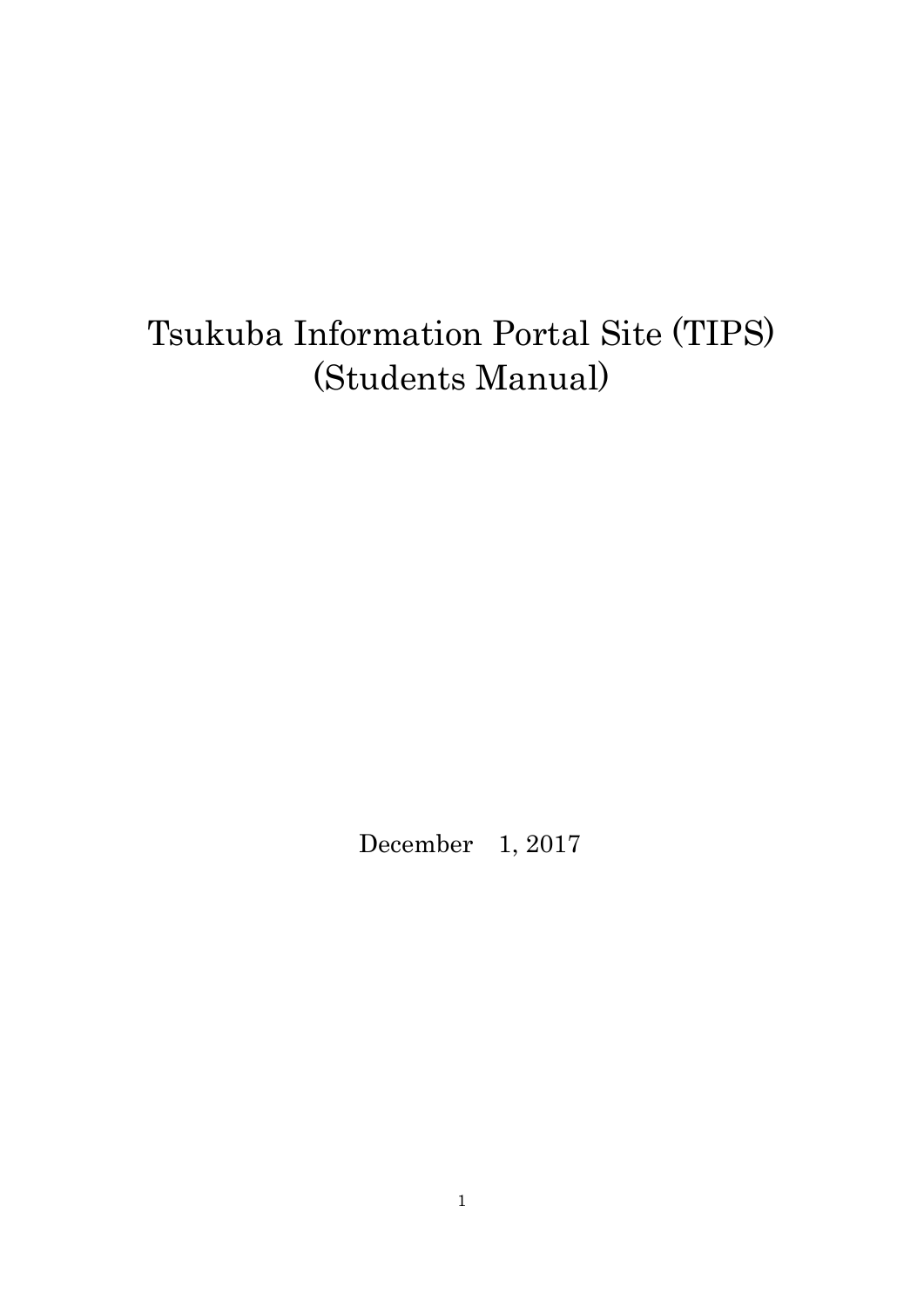### 1. Tsukuba Information Portal Site (TIPS)

#### 1. Outline

TIPS is a system with electronically unified authentication specially built for instant information delivery to students. It enables students to access from outside campus to check cancelled class information, class bulletin board, or announcement bulletin board, and moreover with its connection with TWINS, it is possible for students to confirm their registered class information as well as to manage their schedule by registering personal events in the system.

In addition, because of its digital content, students of visually impaired can check the information with a screen reader.

This system allows students to search their necessary information easily.

Notice or posters that are prepared outside the university and cannot be electronically converted into data for the system will be posted on the bulletin board in each area (or on Digital Signage in some areas).

\* Once a notice was posted, University of Tsukuba considers that students received the information. For this reason, students do not have a right to object later with the reason that they did not see the notice. Therefore please do not forget to check TIPS at least twice a day (in the morning and evening etc.)

#### 2. Basic function / structure

-In initial (before log-in) screen, Notice to Current Students and all Cancelled Class Information (for 8 days including the current day) can be seen.

-After log-in, targeted information can be found by access through portlet of What's New (displaying new notice in Class bulletin board, particular genre inside Announcement bulletin board, Cancelled and Make Up Class Information), MY Schedule, Bulletin board, Cancelled and Make-up Class, etc.

-On Newly Arrived screen, notice can be searched by keywords. In addition, on Bulletin Board screen, after selecting Class bulletin board or Announcement bulletin board in Keiji type field, a detailed search for a notice by specifying genre, title etc. is available.

-Since this system is connected with TWINS and accessible by using Unified Authentication System, students can confirm their registered class schedule as well as add their personal events in it.

-This system is also connected with manaba, thus Course News (cancelled class information, other information) registered in manaba can be seen in Cancelled and Make Up Class and Class bulletin board inside TIPS.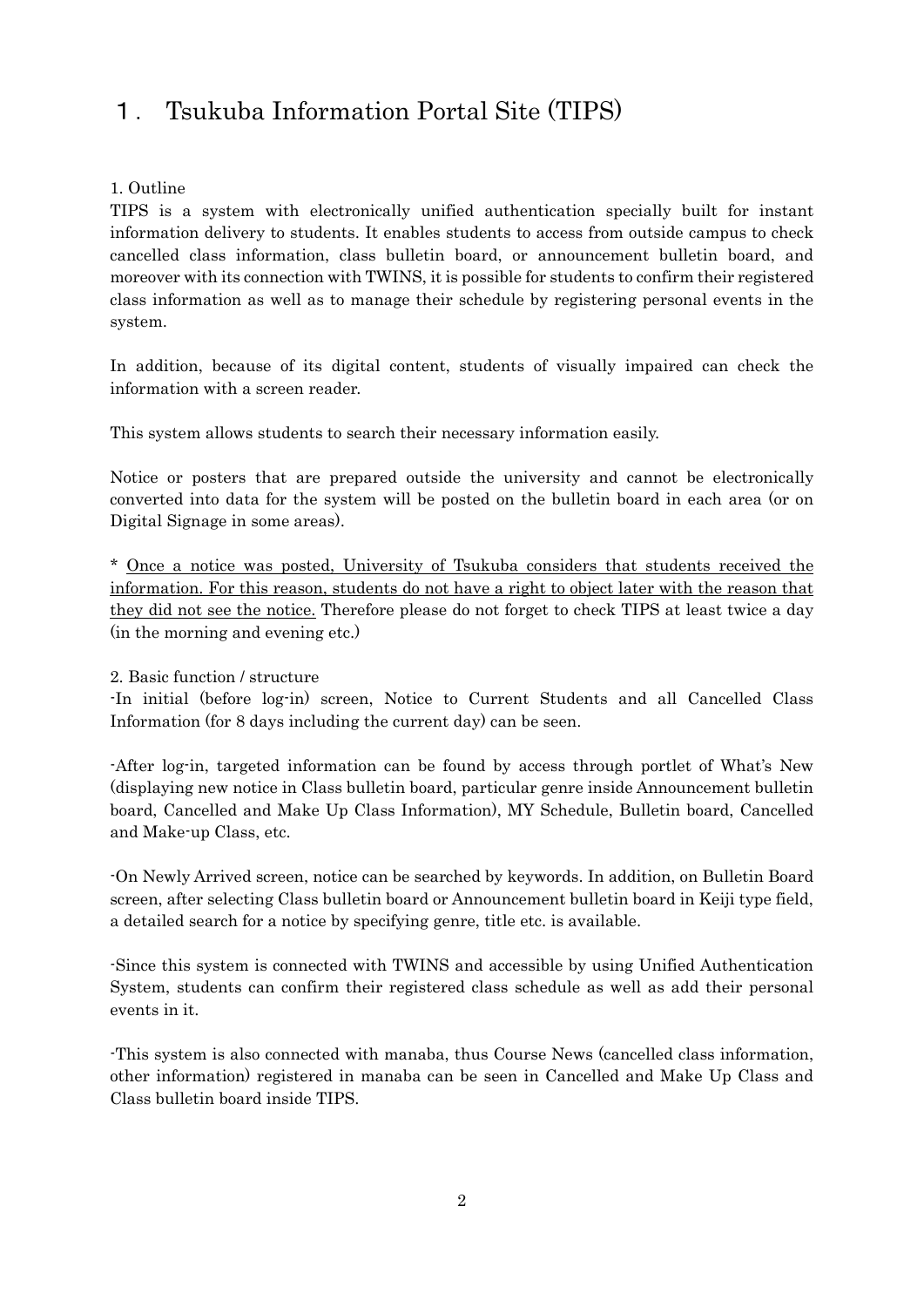### 2. Outline

Image chart of using electronic Bulletine Board Portal System(Web Bulletine Board)and manaba



#### <Student Bulletine Board Portal System (Web Bulletine Board)>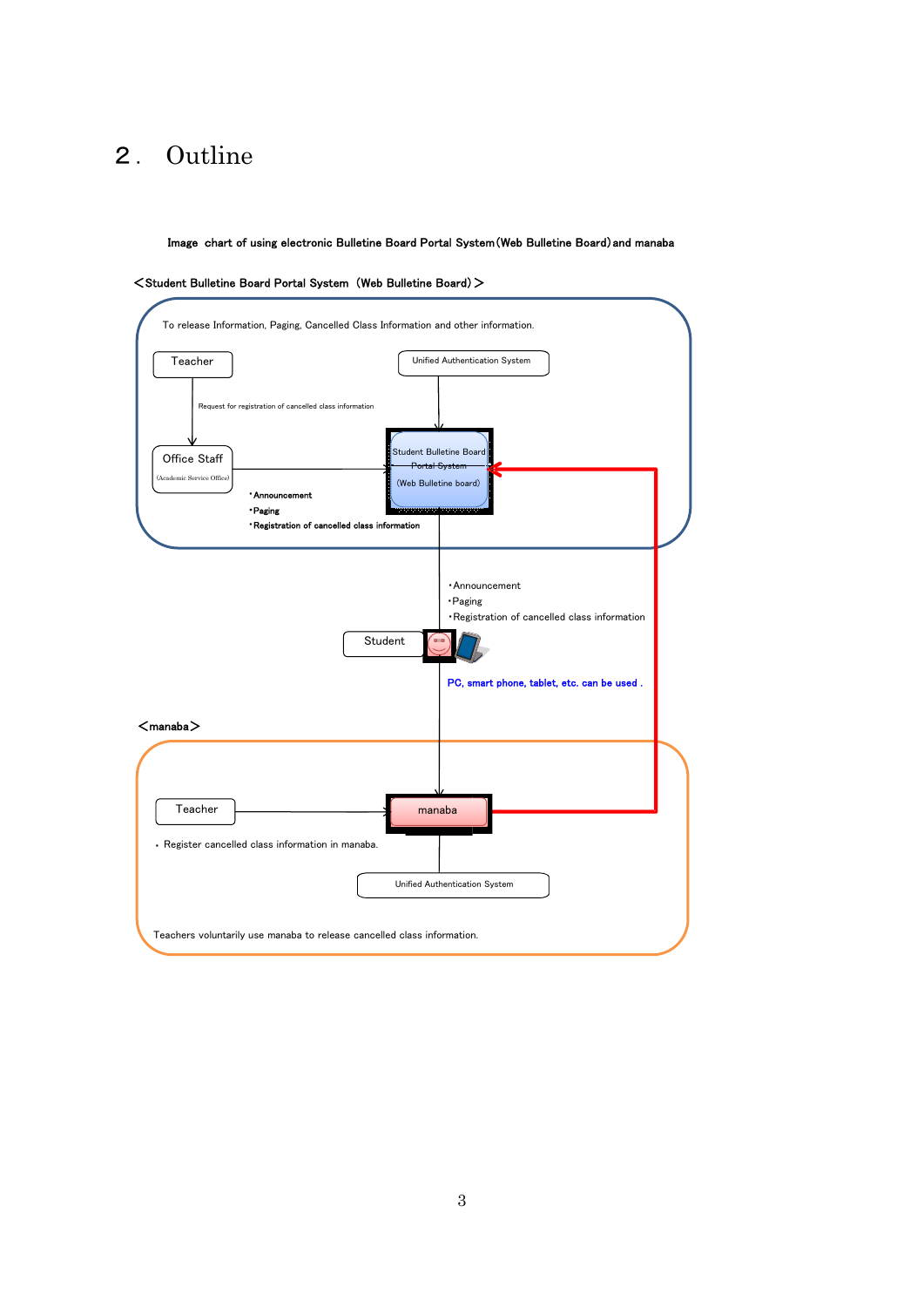## 3.How to enter Tsukuba Information Portal Site and connect it to smart phone

3.1. Screen after log-in to TWINS Enter by clicking【Portal on】button on the top bar with user name.



\*You can also access by clicking TIPS inside Campus Web Tools in Current Students after selecting Students page on the university homepage.

#### 3.2. Smart phone screen

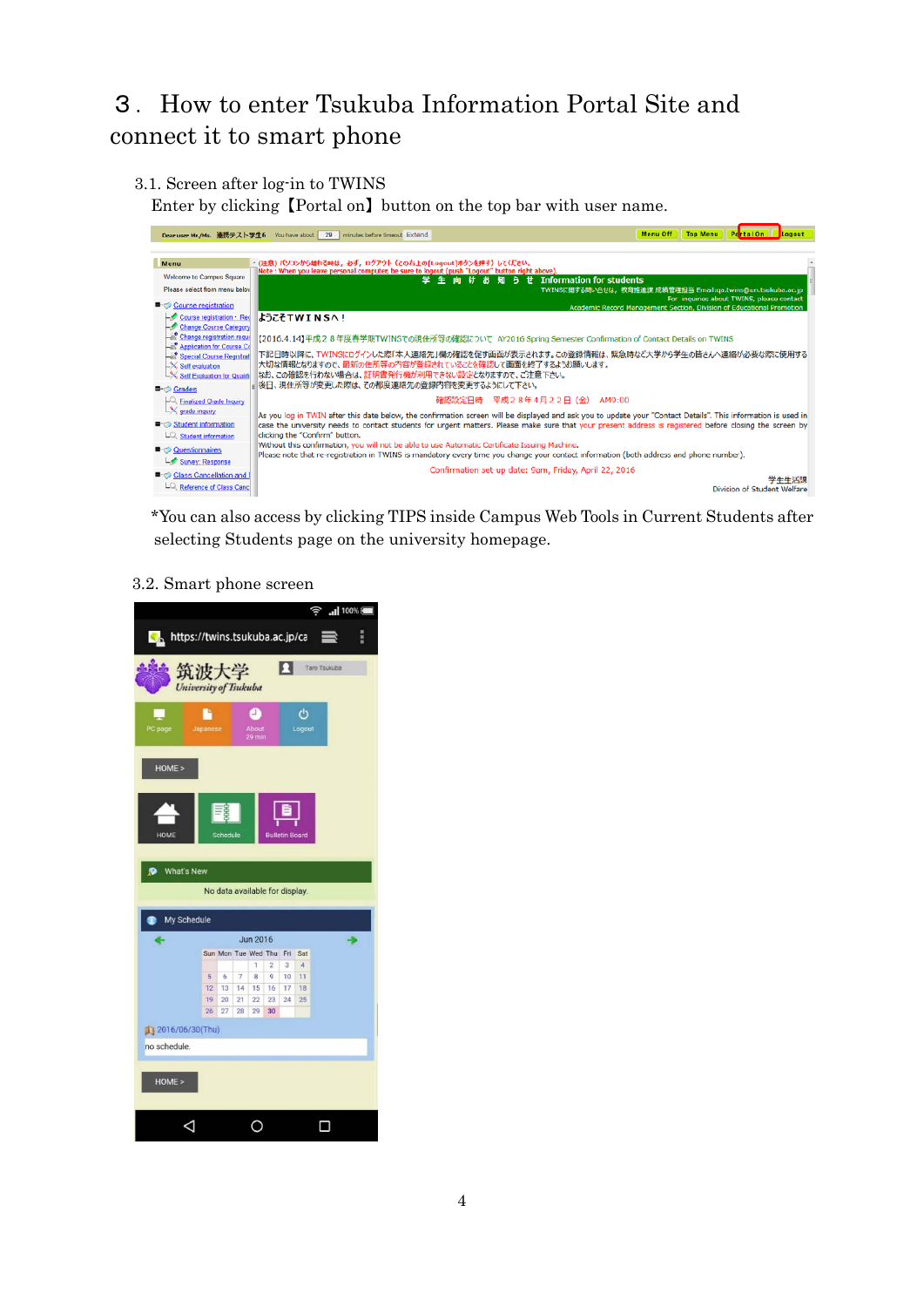### 4.Available function and screen layout

#### 4.1. Before Log-in

- Initial screen (log-in screen)
- (1) Information for Current Students ( Same content as that of Information for Current Students in University HP)
- (2) All Cancelled Class Information (displayed for 8 days including the current day.)

#### 4.2. Displayed Portlet after Log-in

(1) What's New

When a new notice is registered under bulletine board's five specific genres of Classes. Paging, Notice from Schools and Colleges, News from University (Internal Use Only), and News for Current Students, the message "Bulletin board" is displayed.

 When your class is cancelled and the information is registered, the message "Cancellation&Make Up Class" is displayed.

(2) MY Schedule

Schedule of the current day is displayed.

(3) Information for Current Students

The same content as that of Information for Current Students in the initial screen (Log-in screen) will be displayed.

4.3. Bulletine Board (Class bulletine board, Announcement bulletine board), Cancelled Classes and Schedule

 $(1)$ Class bulletine board (Notice inside class)

- ① Able to confirm notice about class from the teacher
- ② Able to see Course News (Other Information) in manaba at Web Bulletine Board System as they share the same data source.

#### (2)Announcement bulletine board

① Paging

When Academic Service Office needs to talk to a student, a paging notice will be posted and the student can check the content of the message. This message cannot be seen by others.

② Other genres

 Notice is classified by its content into each genre and information can be found in the category. If a notice was sent to limited recipients, other students can not see the notice.

#### (3)Cancelled Classes and Schedule

① Schedule Management

Registered class schedule, cancelled class information can be viewed. Also, schedule registered by users is displayed.

② Cancelled and Make-up Classes

Cancelled class information can be viewed in a table or a list format. Displayed information can be narrowed down to only registered classes or to a certain period, or selection of a specific class can be made by entering class numbers and name.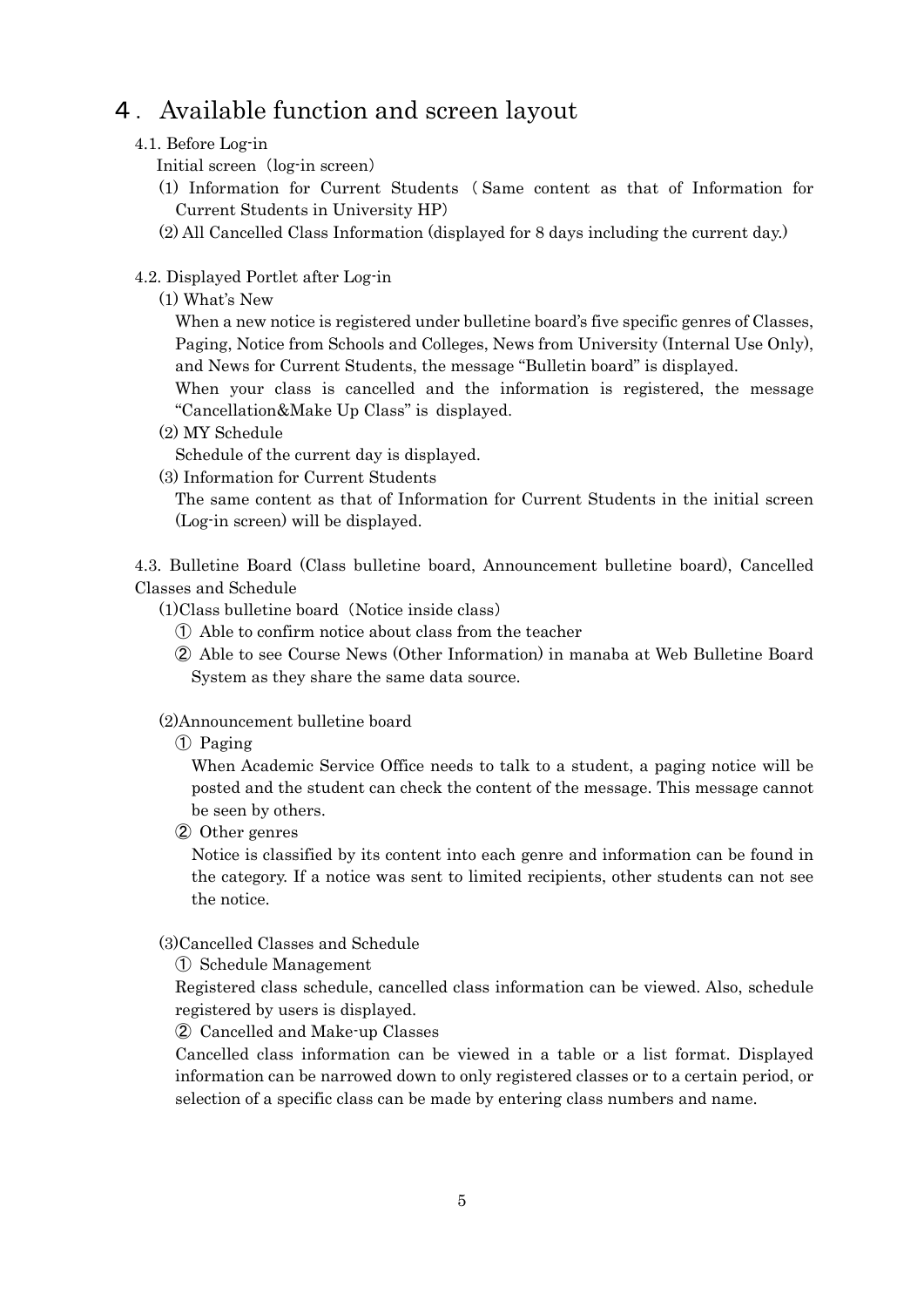### 5.Screen Layout

- 5.1. Before log-in
	- 5.1.1.Initial screen (before log-in)
- 5.2. After log-in
	- 5.2.1. Screen after log-in (HOME-Information)
	- 5.2.2. Newly Arrived
	- 5.2.3. Bulletin Board
	- 5.2.4. Schedule Management
	- 5.2.5. Cancelled and Make-up Class

### 5.1.1

 $(1)$  Initial screen (log-in screen)



In this screen, type user name (Unified Authentication System ID) and password (Unified Authentication System Password) to log-in to Web Bulletin Board System.

\*By using a keyword search function in a browser, you can narrow the notice down from News for Current Students and Cancelled Class Information.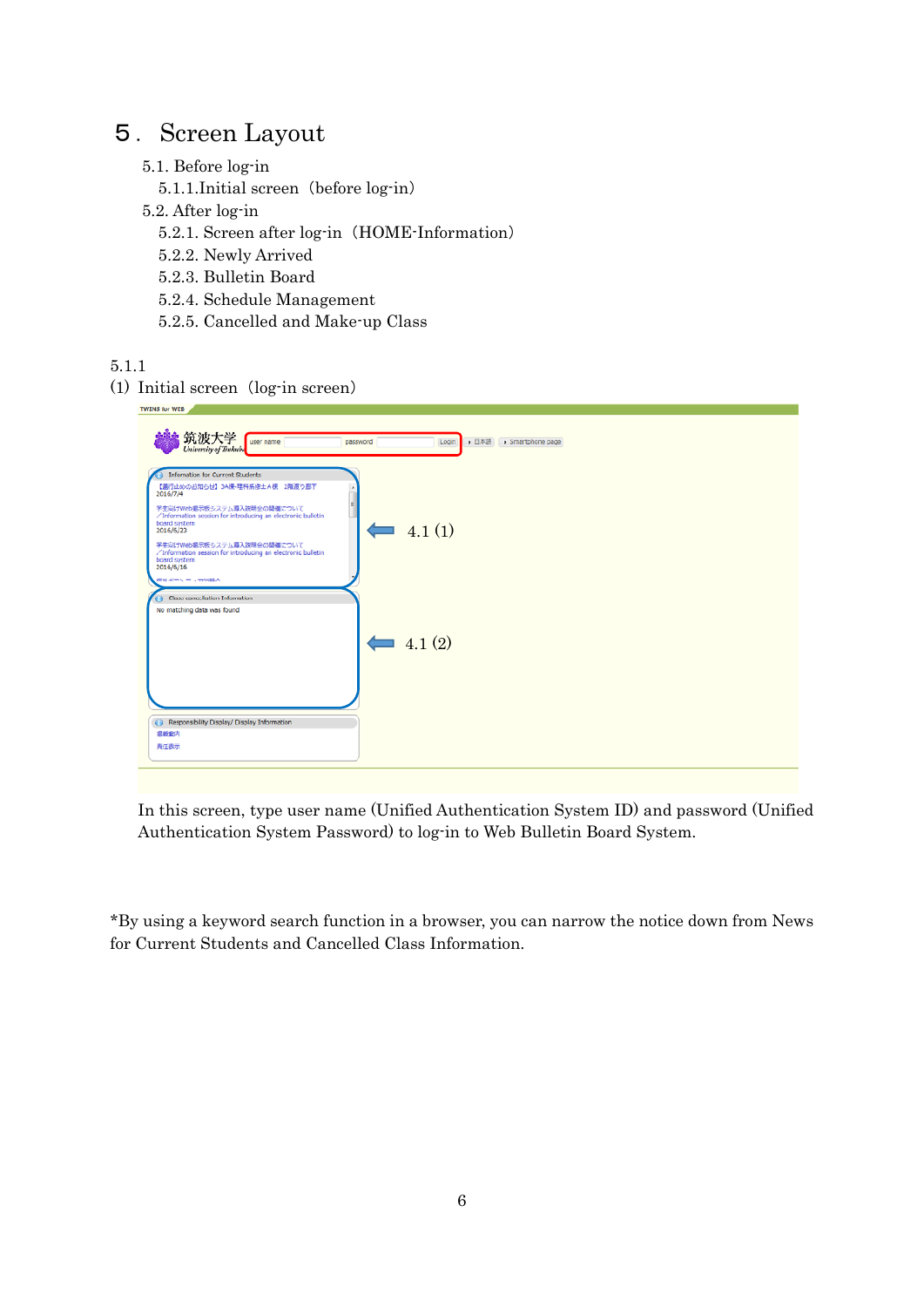5.2.1 Screen after log-in (HOME-Information)



Notice about TIPS is displayed in the center.

| 角<br>HONE<br>Schedule                                                                           |                   |
|-------------------------------------------------------------------------------------------------|-------------------|
| <b>B.</b> Bulletin board<br>Veb Page Create<br><b>Newly Arrived</b>                             |                   |
| <b>All What's New</b><br>Newly Arrived                                                          |                   |
| You got new information.<br>Search.<br>Annauncement builetin board<br><b>III</b> Bulletin board | 4.3(1)            |
| <b>S)</b> Cancellation & Make Up<br>Clera<br>· 推复/Clesses (2)                                   |                   |
| () My Schedule                                                                                  | - Ragda inora.    |
| 3,4 2016<br>٠<br>学生呼び出し(Paging (3)                                                              |                   |
| but Hot fue Wed Thy Pt Set<br>SONDERGO GRAZI                                                    |                   |
| $2 - 4 - 1 - 4 - 7 - 4 - 4$<br><b>VANCHL</b><br><b>WHODDRES</b>                                 | · Randa more.     |
| 17.18.18.20.21.22.23                                                                            |                   |
| 24 25 28 27 28 29 20<br>→ 在学生へのお知らせ/News for Current Students. (10)<br>m.                       | 4.3(2)            |
| @ 2016/07/04(Mon)                                                                               | -Reads more.      |
| 2nd Period: The world of ethnic<br>groups 1: Food and Culture 1<br>大学/University (1)            |                   |
| () Information for Current                                                                      | <b>Reads more</b> |
| Students:<br>( ) 所需磁域/Schools and Colleges (1)                                                  |                   |
| 【通行はののお知らせ】2A<br>株-理科系療士A棟 2版置<br>Web都市板システムの地面向け説明会[集  「STERIONS<br>۱                          |                   |
| り割下<br>2016/7/4                                                                                 | - Reads more.     |
| → 平数图集/Undergraduate Courses (4)<br>学生向けWeb最下版システ<br>ム軍入地場会の開催につい                               |                   |
| <b>C/3rformation session</b><br>for introducing an                                              | flasds more.      |
| electronic bulletin board.<br>大学政府属/Graduate Courses (0)<br><b>System</b>                       |                   |
| 3006/6/23                                                                                       | Reads more.       |
| BRIDGE, IBM, Little N/Final Evant,/ Make-up Evant,/Reports. (0)<br><b>D</b> Published Guidance  | <b>Reads more</b> |
| 登録されていません                                                                                       |                   |
| AND Acquation of a Qualification (1)                                                            | - Rands more.     |
|                                                                                                 |                   |
| 学生交通/Student Support (0)                                                                        | <b>Reads more</b> |
|                                                                                                 |                   |
| → 外国入部学生/International Students (0)                                                             | -Reads more.      |
| HBWBB主, 研究生/Credited Auditors, Research Students (0)                                            |                   |
|                                                                                                 | <b>Basti more</b> |
| () EU密集紙 Lost and found (1)                                                                     |                   |
|                                                                                                 | <b>Bash more</b>  |
| 3 EOG/Hispitanesus (0)                                                                          |                   |
|                                                                                                 | Reads more.       |
| <b>BR</b> IN-6/DER0-51/Announcement from Academic Service Office (2)                            |                   |
|                                                                                                 | <b>Reads more</b> |
| 9 行事予定/Everts schedule (0)                                                                      |                   |
|                                                                                                 | <b>Reads more</b> |
| FR/External University (0)                                                                      |                   |

5.2.2 "Newly Arrived" Screen

New information for each genre of bulletin board is displayed up to 5 cases. Displayed period of new notice is 7 days including the posted day. To see the past notice, click "Reads more" shown on the right side of the screen.

Keyword search in the simple search box located on the upper screen is available. Select type of bulletin board between Announcement bulletin board and Class bulletin board, and enter key word in the textbox. Notice applies to the requested condition is listed on a display as a result.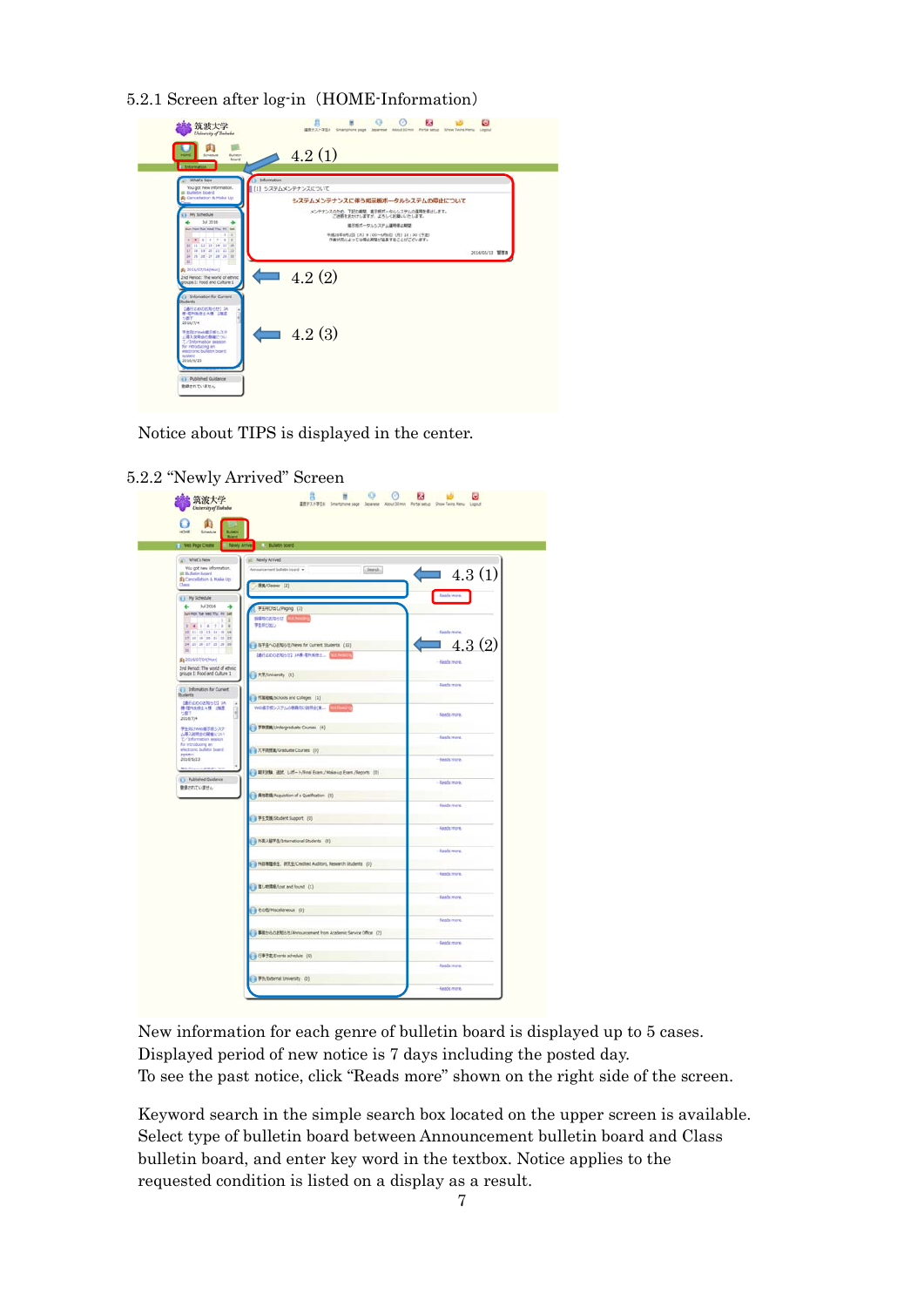#### 5.2.3 Bulletin Board Screen

| University of Tsukuba                                    | 遠携テスト学生6 Smartphone page Japanese About 30 min Portal setup Show Twins Menu Logout |                                |  |
|----------------------------------------------------------|------------------------------------------------------------------------------------|--------------------------------|--|
| 的<br><b>Bulletin</b><br><b>HOME</b><br>Schedule<br>Board |                                                                                    |                                |  |
| Web Page Create<br>Newly Arrived                         | <b>Bulletin board</b>                                                              |                                |  |
| <b>A<sup>2</sup></b> What's New                          | [Bulletin board] > Bulletin board                                                  |                                |  |
| You got new information.                                 | C. Bulletin board                                                                  |                                |  |
| <b>Bulletin board</b>                                    |                                                                                    |                                |  |
| <b>13</b> Cancellation 8. Make Up<br>Class               | Search notice                                                                      |                                |  |
|                                                          | <b>CEnter search conditions</b>                                                    |                                |  |
| (a) My Schedule                                          |                                                                                    |                                |  |
| <b>Jul 2016</b><br>÷                                     | <b>Only unread</b>                                                                 |                                |  |
| Sun Mon Tue Wed Thu Fri Sat                              | Search for own unread notile only.                                                 |                                |  |
| $1 \quad 2$                                              | Keiji type<br>class bulletin board<br>٠                                            |                                |  |
| 3 4 5 6 7 8 9                                            | Title                                                                              | <b>38 Match partially</b>      |  |
| 10 11 12 13 14 15 16                                     | New registration                                                                   | <b>ISS Match partially</b>     |  |
| 17 18 19 20 21 22 23<br>24 25 26 27 28 29 30             |                                                                                    |                                |  |
| 31                                                       | Notice Period<br>From<br>$+$ To<br>۰<br>۰.                                         | ۰.<br>٠.<br>٠                  |  |
|                                                          | Posted on<br>$-$ To<br>From<br>۳I<br>۰.<br>÷.                                      | ٠.<br>٠                        |  |
|                                                          |                                                                                    |                                |  |
| 2016/07/04(Mon)                                          |                                                                                    |                                |  |
| 2nd Period: The world of ethnic                          | Search<br>Clear                                                                    |                                |  |
| groups I: Food and Culture 1                             |                                                                                    |                                |  |
|                                                          | List of genres                                                                     |                                |  |
| ( ) Information for Current<br><b>Students</b>           |                                                                                    |                                |  |
| 【通行止めのお知らせ】3A<br>$\overline{\phantom{a}}$                | · For details, click on genres                                                     |                                |  |
| 棲-理科系修士A棟 2階湾                                            | Genre                                                                              | Number of                      |  |
| $\overline{\phantom{a}}$<br>り磨下<br>2016/7/4              |                                                                                    | <b>Notices</b><br>$\sim$       |  |
|                                                          | Class bulletin board<br>授業/Classes                                                 | $\overline{2}$                 |  |
| 学生向けWeb掲示板システ                                            | Announcement bulletin board                                                        |                                |  |
| ム導入説明会の関催につい<br><b>T/Information session</b>             | 学生呼び出し/Paging                                                                      | 3 (1 unread)                   |  |
| for introducing an                                       | 在学生へのお知らせ/News for Current Students                                                | 10                             |  |
| electronic bulletin board<br>system                      | 大学/University                                                                      | $\mathbf{1}$                   |  |
| 2016/6/23                                                | 所開組織/Schools and Colleges                                                          | $\mathbf{1}$<br>$\overline{4}$ |  |
| Mobile Professional Law 2020 St. The Corp.               | 学群授業/Undergraduate Courses<br>大学院授業/Graduate Courses                               | $\bullet$                      |  |
|                                                          | 期末試験、追試、レポート/Final Exam./ Make-up Exam./Reports                                    | $\overline{0}$                 |  |
| Published Guidance                                       | 資格取得/Acquisition of a Qualification                                                | $\circ$                        |  |
| 登録されていません                                                | 学生支援/Student Support                                                               | $\mathbf{0}$                   |  |
|                                                          | 外国人留学生/International Students                                                      | $\circ$                        |  |
|                                                          | 科目等履修生、研究生/Credited Auditors, Research Students                                    | $\overline{0}$<br>1            |  |
|                                                          | 落し物情報/Lost and found<br>その他/Miscellaneous                                          | $\mathbf{0}$                   |  |
|                                                          | 事務からのお知らせ/Announcement from Academic Service Office                                | $\overline{2}$                 |  |
|                                                          | 行事予定/Events schedule<br>学外/External University                                     | $\overline{0}$                 |  |

Number of notice in each genre of the bulletin board is displayed. By clicking a genre of the bulletin board, all the notice registered under the selected genre is displayed on a list.

Detailed search box displayed on the upper screen enables users to make a keyword search. Compared to the simple search function, various conditions can be specified in the detailed search.

Search condition of Only unread, Keiji type, Title, New registration, Notice Period, Posted On can be selected or specified, and by clicking Search button, notice applies to the requested condition is listed on a display as a result.